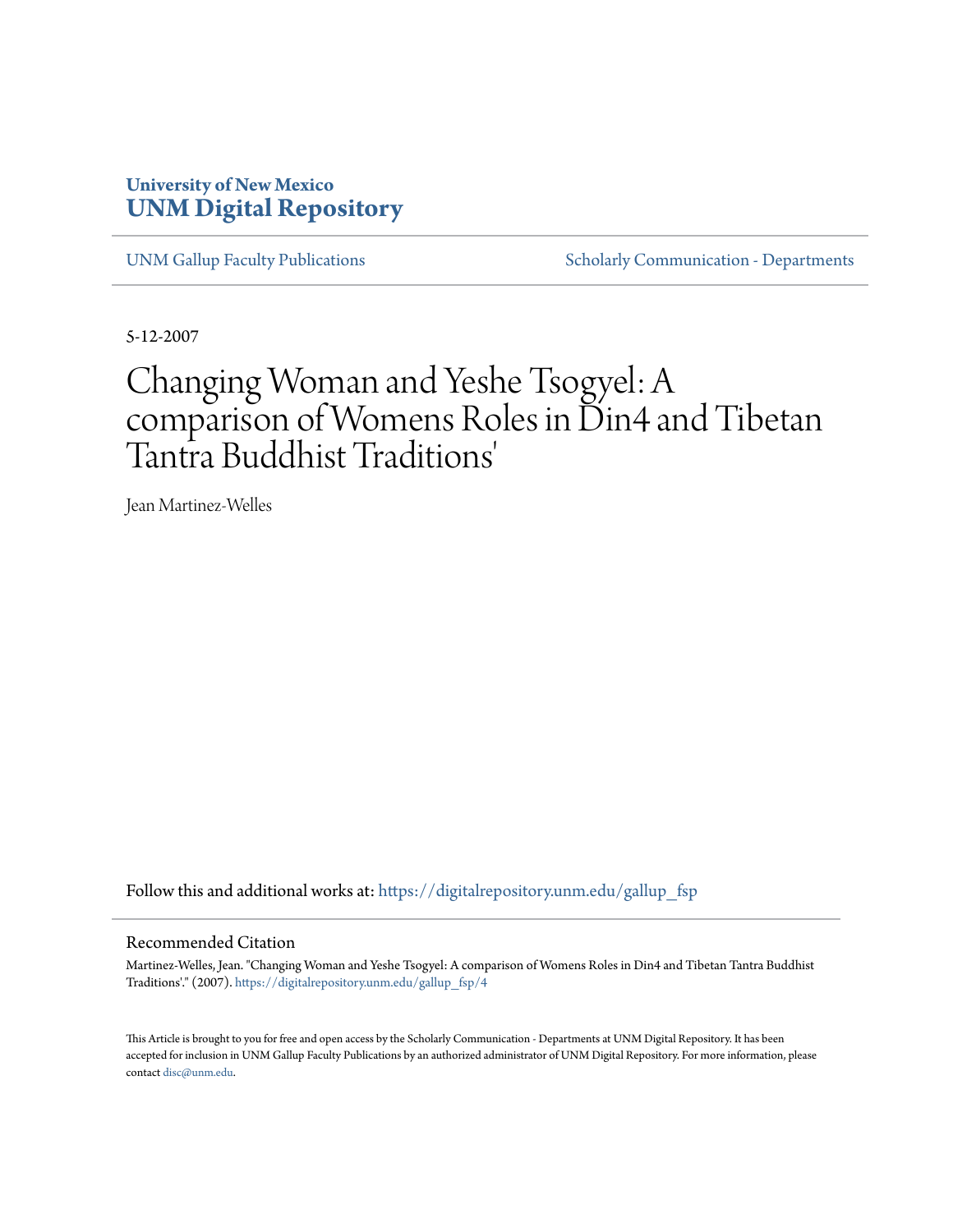## Changing Woman and Yeshe Tsogyel: A comparison of Women's Roles in

Din4 and Tibetan Tantra Buddhist Traditions

Jeannie Martinez Welles

Professor

University of New Mexico- Gallup Campus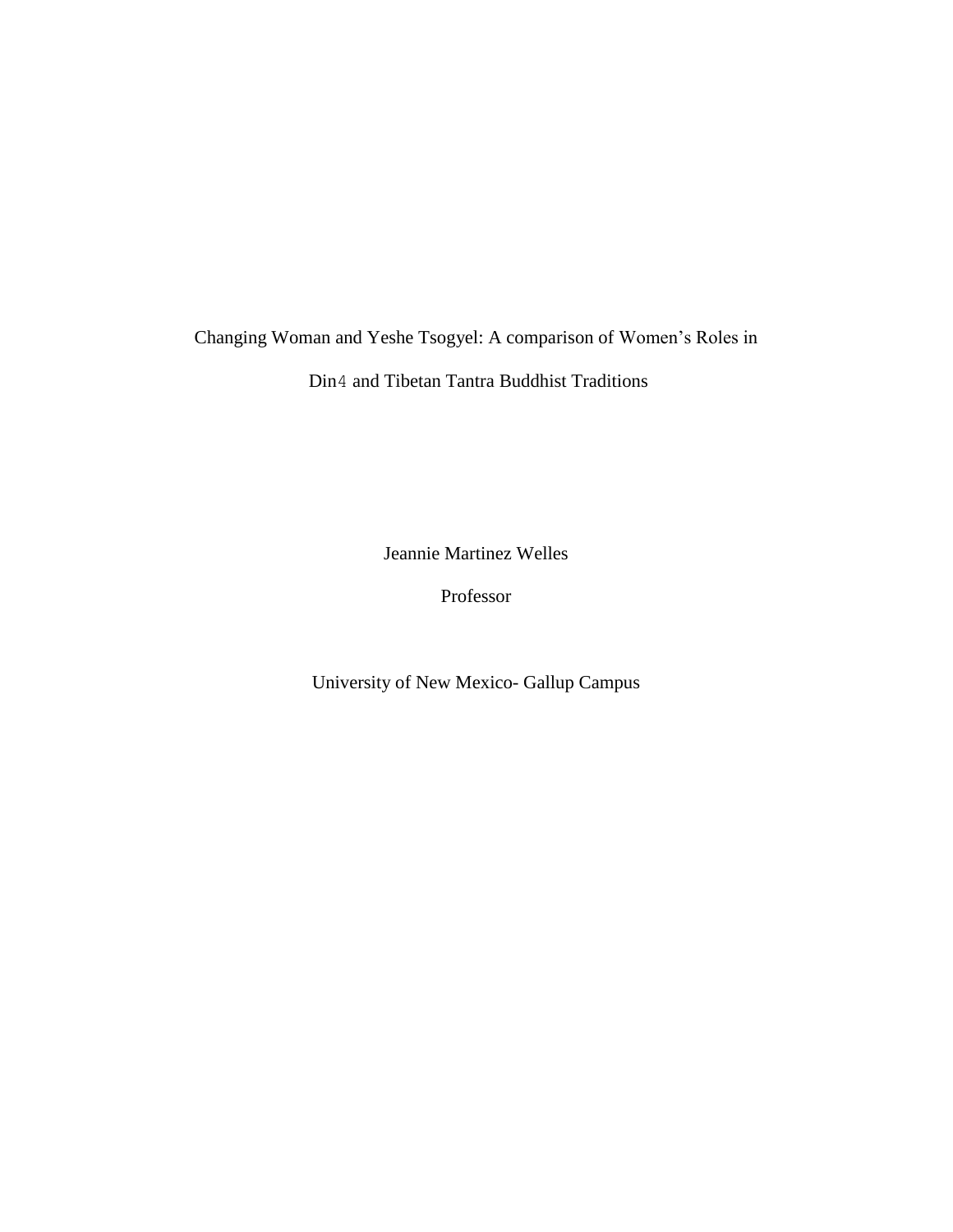We are told in Sri Lanka that many in their reference to Buddha, state, "He is my Mother" (Hallisey, 2005). The solace of finding mother provides comfort in most Buddhist societies. The Din4 follow the mother in proximity of all life. This paper considers parallel significance for two mothers of tradition, who lead their respective followers to a life of spreading knowledge and wisdom. Yeshe Tsogyel is significant in spreading the teaching of Tantra Buddhism, and Changing Woman provides the Din4 the importance of family.

Both Din4 and Buddhist doctrine form from oral traditions. While Buddhism is formed on patrilineal traditions, Din4 follow a dominant dyad that is matrilineal, mother to daughter. From time past, the traditional words help the two communities to find solace in the mother, and give importance to the positions of women in their respective societies.

#### Dimensions of Buddhist traditions

The story of Buddhism begins with a prince, Gautama, who was destined to become either a great teacher or mighty ruler. Although his father protected him from life outside the palace, he set out to learn more; and learned that all people experience three (3) universal sufferings: sickness, old age, death, and one (1) way to remove suffering though renunciation. In seeing a serene holy man, he set out to seek the truth in renunciation, and left his worldly life. Living in the forest on roots and berries for six years, he asked if this was the true way to reach enlightenment. Just then, a young girl carrying a bowl of rice offered him the bowl of food. In taking the rice, the young prince found that the way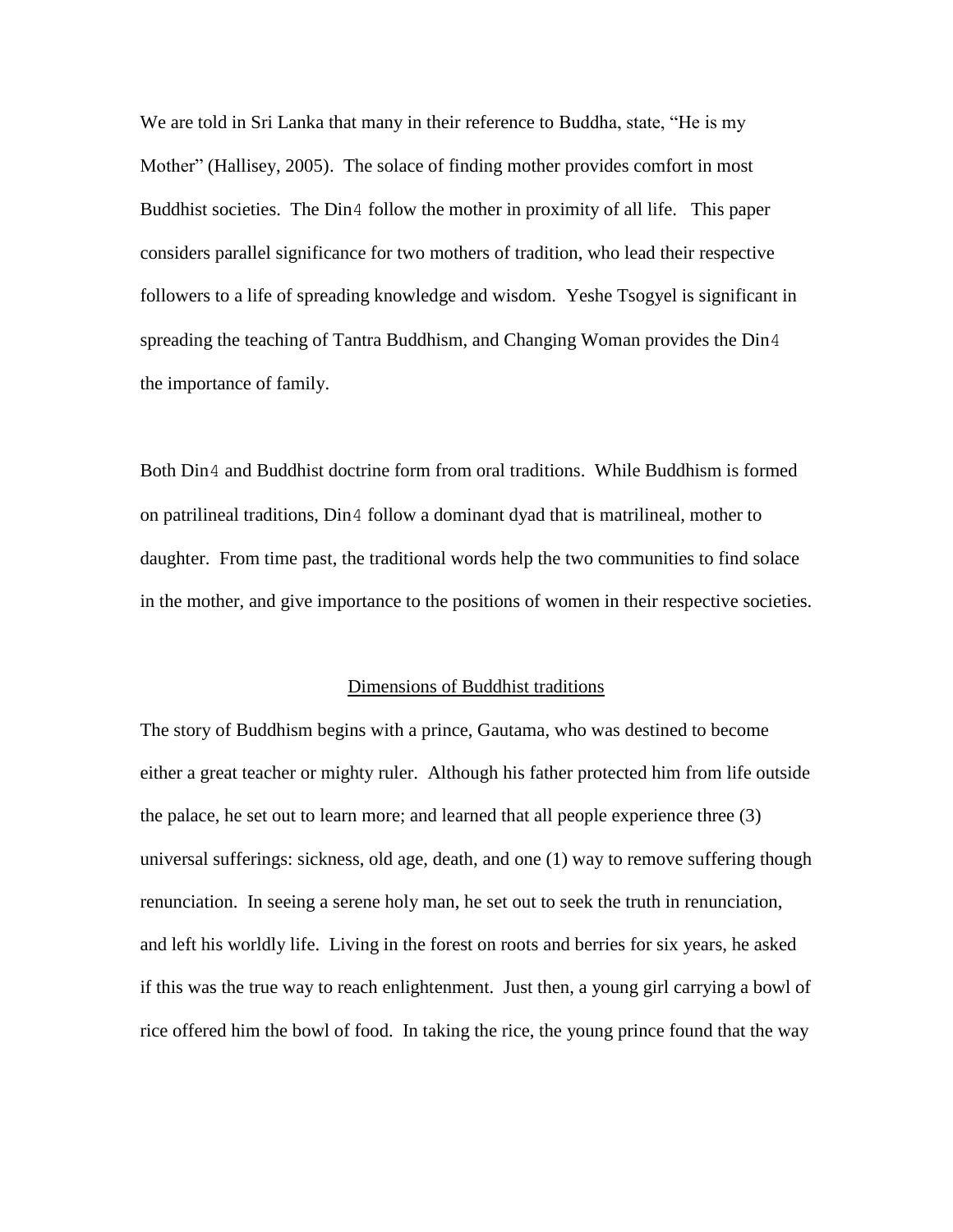to enlightenment was neither in wealth nor poverty, but rather in the "middle way" (Tsomo, 6/8/2005).

Forming out of Hinduism, Buddhism is based on enlightenment from the basic three aims: "Kama, Artha and Dharma" (Sinha, 1980). Kama refers to pleasure; Artha is the duty to amass wealth and possessions for the benefit of the family; and Dharma filling of wisdom destiny to be freed from the cycle of death. (Sinha, 1980). These aims are seen as the faults of desire; Buddha's' encouragement offered the "middle way" path to remove these desires.

After fighting other temptations, the prince became Buddha, "the enlightened one", taught the Four (4) Noble-Truths; 1) Life is suffering, 2) suffering is caused by desire, 3) to end suffering one must end desire, 4) to end desire one should follow the Eight (8) Fold-Path: Right Understanding, Purpose, Speech, Conduct, Livelihood, Effort, Alertness, and Concentration (Taber, 6/7/2005).

Buddha laid down many rules for the tradition; many of these traditions have become varied based on the spread of the dharma (word). However, most importantly, Buddha teaches the way to reach enlightenment is by learning about the "middle way". All of life is desire, and to give in to desire requires you to be re-born until enlightenment. Rebirth tends to be Eons, involving the living in all forms of sentient beings to understand the different desires, and why those desires do not lead to enlightenment. Each sentient being has a particular desire that teaches the ills of life through their incarnation.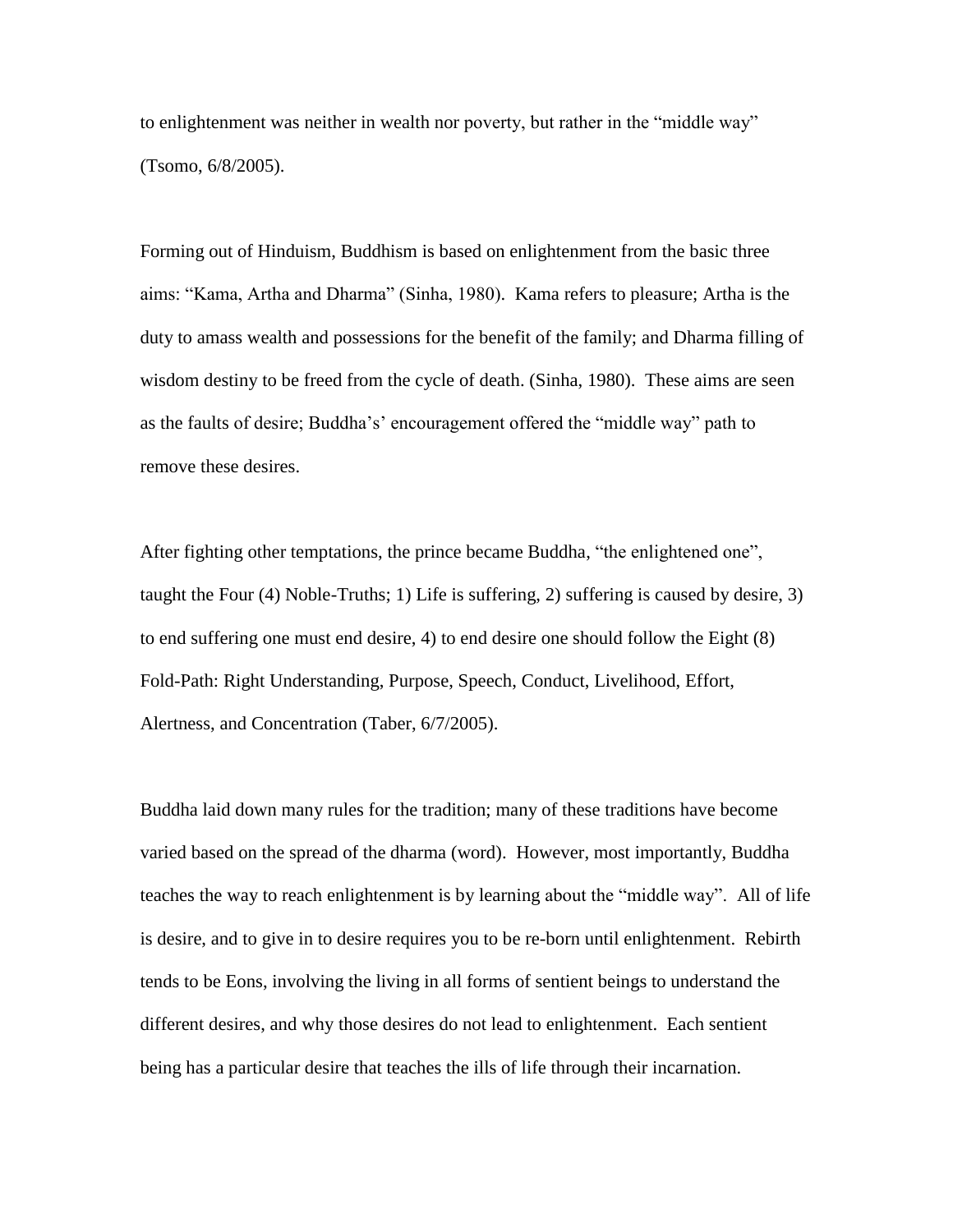The teachings of Buddha are over self-control. The limits of self-control allow the consciousness to evaporate, never to be reborn. As human beings, our fortunate luck is to have consciousness, we are able to understand the Samsara, Wheel of Life (Tsomo, 6/8/2005). As our consciousness becomes stronger, we can also limit our desire to enter the first copulating couple. This allows us to be reborn in an even more fortunate position the penultimate, as a deity or demi-god, or Arhart (Gyatso, 6/7/2005; Tsomo 6/8/2005); then ultimately, to be reborn into the enlightenment of no self.

In Theravada Buddhism, the "middle way" is following the teachings of Dharma (Law). In Mahayana Buddhism, the way to enlightenment is on the sudden enlightenment to include meditation of the dharma. Mahayana Buddhism traditions including Zen, Tibetan, and Pure Land. Each Mahayana path practices 10 individual precepts to help control the desire. The teaching are used to limit: killing, stealing, abhorrent sexual practice, lying, speaking of others, taking intoxicants, coveting, anger, slandering other for your good, and insulting the three treasures (Blackstone & Josipovic, 1995).

Tibetan Buddhism is primarily in Southeast Asia, focused now in Nepal and Bhutan; major teachings are also seen in Northern India (Tsomo, 6/8/2005). The landscape in this area is remote, sparsely populated, landlocked, high, arid, and mountain-girded. Tibetan Buddhist monks use mandalas to depict their sacred geography.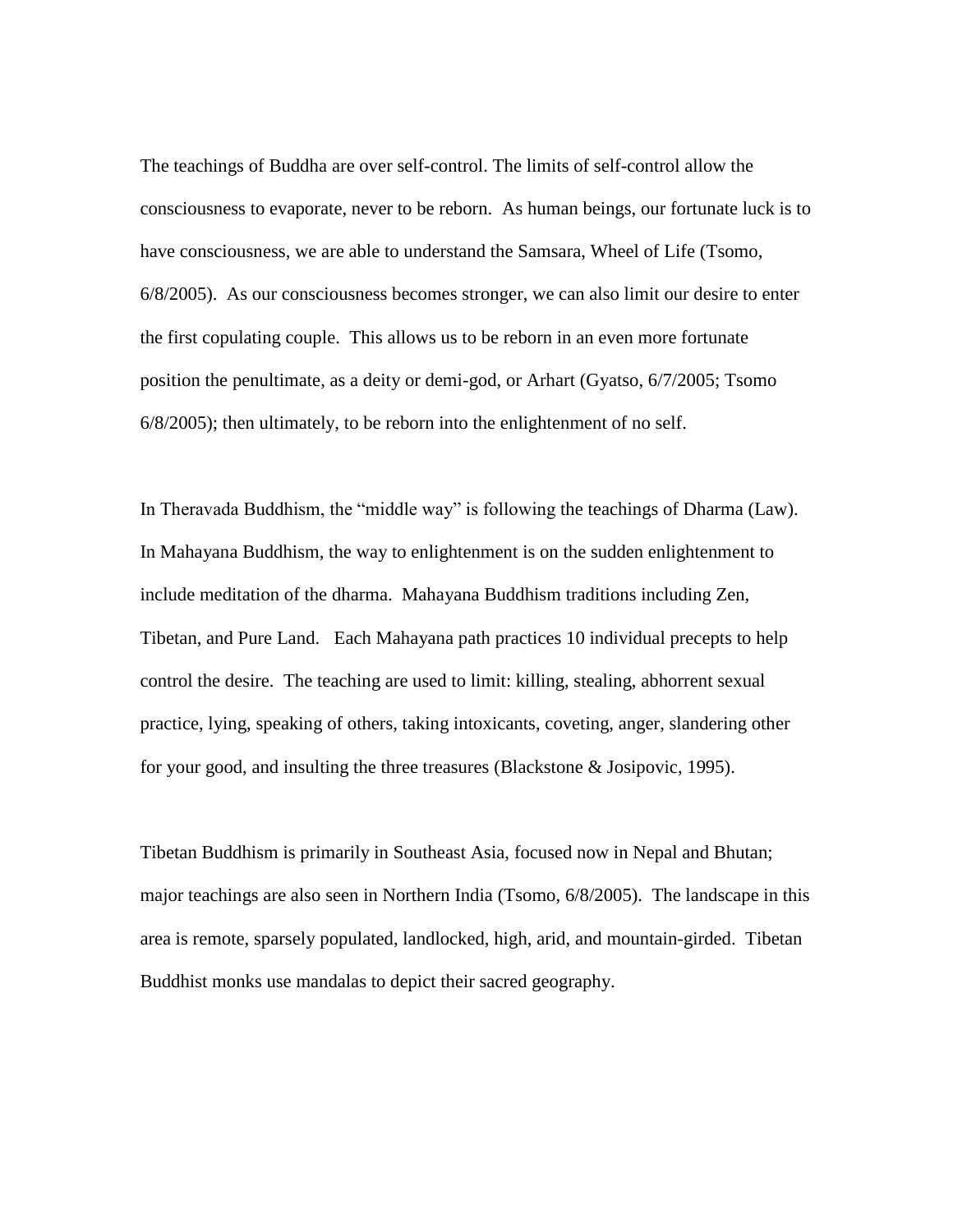Sacred teachings within the Tibetan community can include Tantra Buddhism. The practice of Tantra Buddhism is reserved for those practitioners who study the dharma to remove the desire of the flesh. The teachings are often practiced within marriage to encourage monogamy through heightened sexual awareness of climactic denial, and provide a means for contraception with the limitation of coitus interruptus. (Tsomo, 6/16/2005).

The Emperor of Tibet, Trisong Detsen, learning of Hindu Tantra as a method of removing Kama - sexual desires, contracted a Guru Rimpoche, Pema Jungne, to teach the people of Tibet this ancient craft. The story of Yeshe Tsogyel, tells of a women who spreads the teachings of Tantra. Her life path provides an important model for "enlightenment", but not without hardship.

#### Dimensions of Diné traditions

"The People" refer to themselves as the Diné. The term Navajo is a name imposed by the Spaniards. Out of respect, this paper will use the people's term, Diné.

#### Din4 Cosmology: Noh'iiz lee N'd22s y1

There are several Din4 myths that link humans to the cosmos. The Din4 creation story begins with the Air-Spirit people moving through four lower worlds.

The Fourth World held large beings that were of five fingers, but without solid bodies, the Holy People. The Air-Spirit people thrived and lived in the sacred land given by the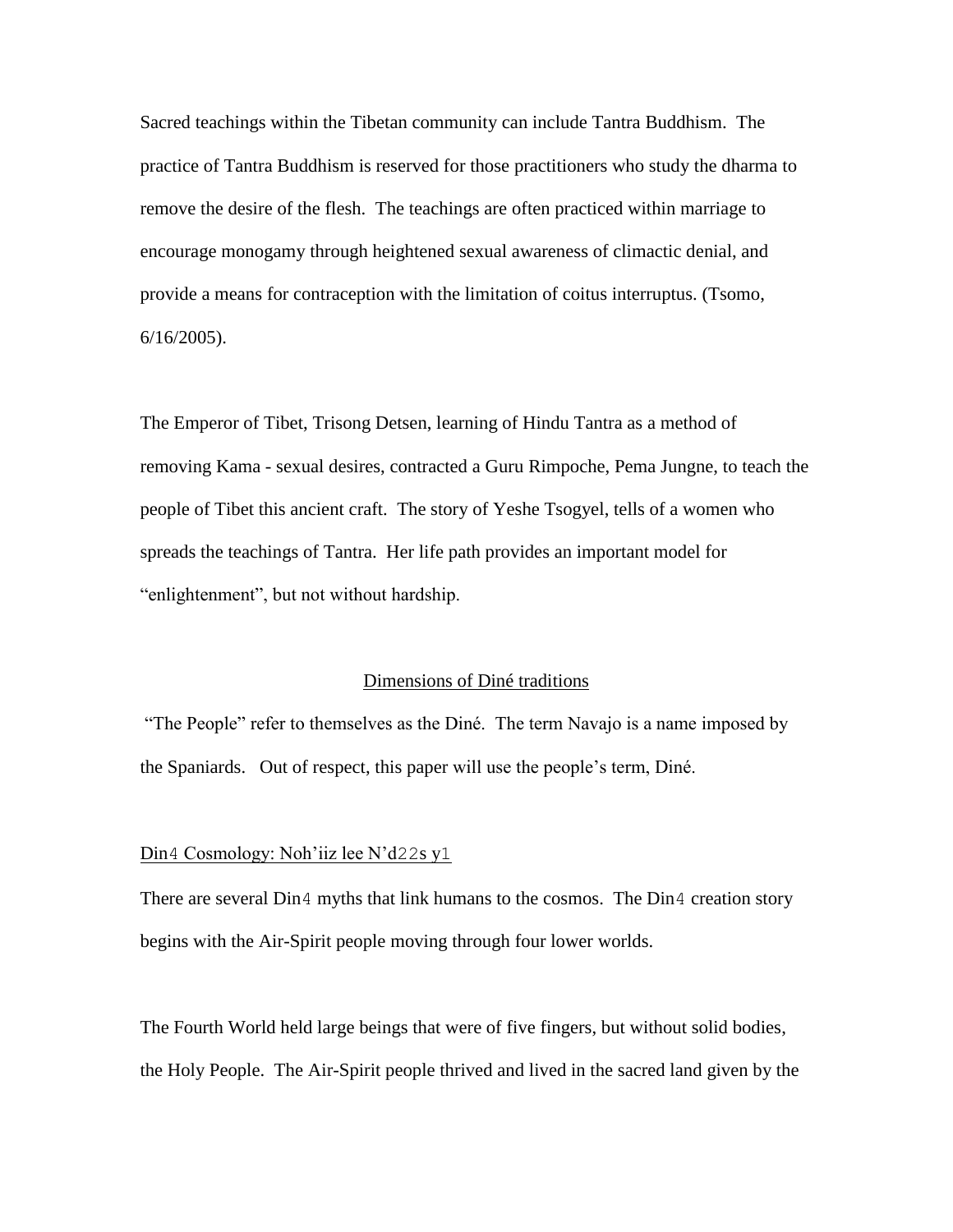spirits. The Holy People wanting to find form, used corn to bring about the First Man and First Women, who were to lie together and flourish. The Man and Women fought and separated. While they were separated both found comfort in natural items, with women becoming impregnated by their deeds. The Monsters born were to roam the world providing illness to the beings.

However, the land was flooded and the First Man and First Woman found the opening in the sky to move to the next world. The first hogan was made by First Man to provide shelter for all in the new world. After emerging into the Fifth World, the Living World, Changing Woman was formed and eventually gave life to the Earth-Surface people. (Zolbrod, 1992).

The Earth-Surface People, moved around the land found between the sacred mountains. As the number of people grew they moved into differing groups taking the name of the lead woman and establishing kinship with other groups (Zolbrod, 1992). "The Place of Emergence is located in northwest New Mexico, in an area known as Dinetah" (NM, 2004)

Navajo tribal land, Din4 Bikeyah (Land of the People), covers 27,000 square miles of land in northern Arizona, northwestern New Mexico, and southeastern Utah. This area is remote and isolated. Most roads are unpaved and impassable during inclement weather.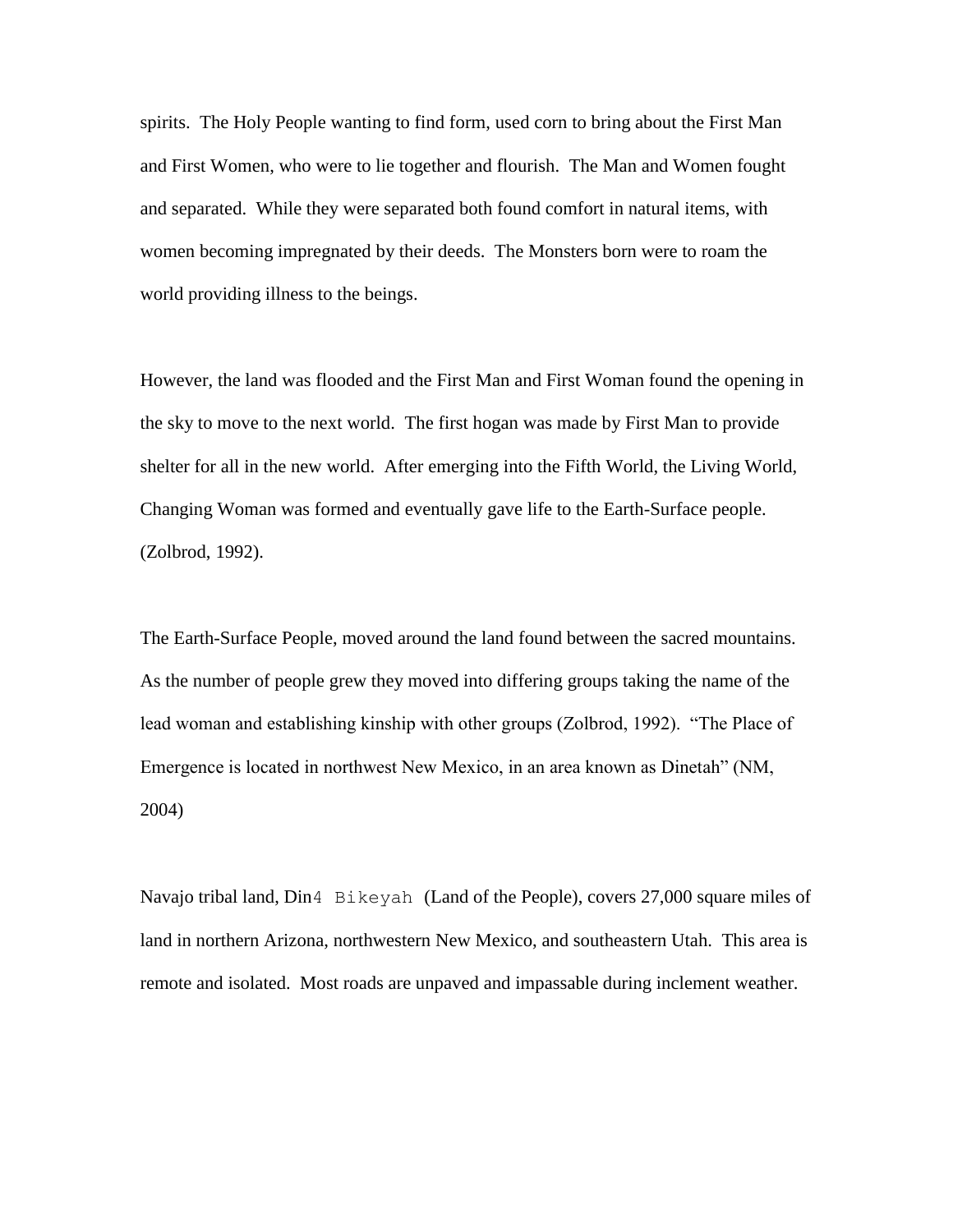The Din4 view their story in relation to others, individually and collectively. They are born to a clan, for another clan; these clans are from the holy people who help to determine the growth of the people. In social relationships, the traditional Din4 is familial in acknowledging all clan members (Plawecki, Sanchez, & Plawecki, 1994).

"The Navajo world view is characterized by an emphasis on order, balance, and harmony" (Griffen-Pierce, 1997). In Din4 traditions religion permeates all life. There are generally no formal buildings; however, it is important to control the environment in establishing an individual place for sacred activities.

The sacred lands consist of four mountains, ranging from Mt. Taylor (Tsoodzit) in Grants, New Mexico to San Francisco Peak (Dook'o'oosliid) in Flagstaff, Arizona; and Hesperus Peak (Dib4 nitsaa) in Hesperus, Colorado to Blanca Peak (Sis  $N22$ jini) in Mt. Blanca, Colorado. Tradition holds that all Diné are to live within this sacred land (Griffen-Pierce, 1997). "The Fifth World, they say, is held up by these four pillars made of white shells, yellow abalone shells, blue turquoise and black jet (Erdoes, 1979)".

Priority of Space looks at time and the cosmology of Mother Earth and Father Sky. The Medicine Wheel life cycle is made up of four directions: east (birth), south (youth), west (adulthood), and north (death). All aspects of tradition are based on these directions; from the sacred lands, social responsibilities, place in matrilineal hierarchy, movement in a hogan, placement of living space and et. al. (Anderson, 1995)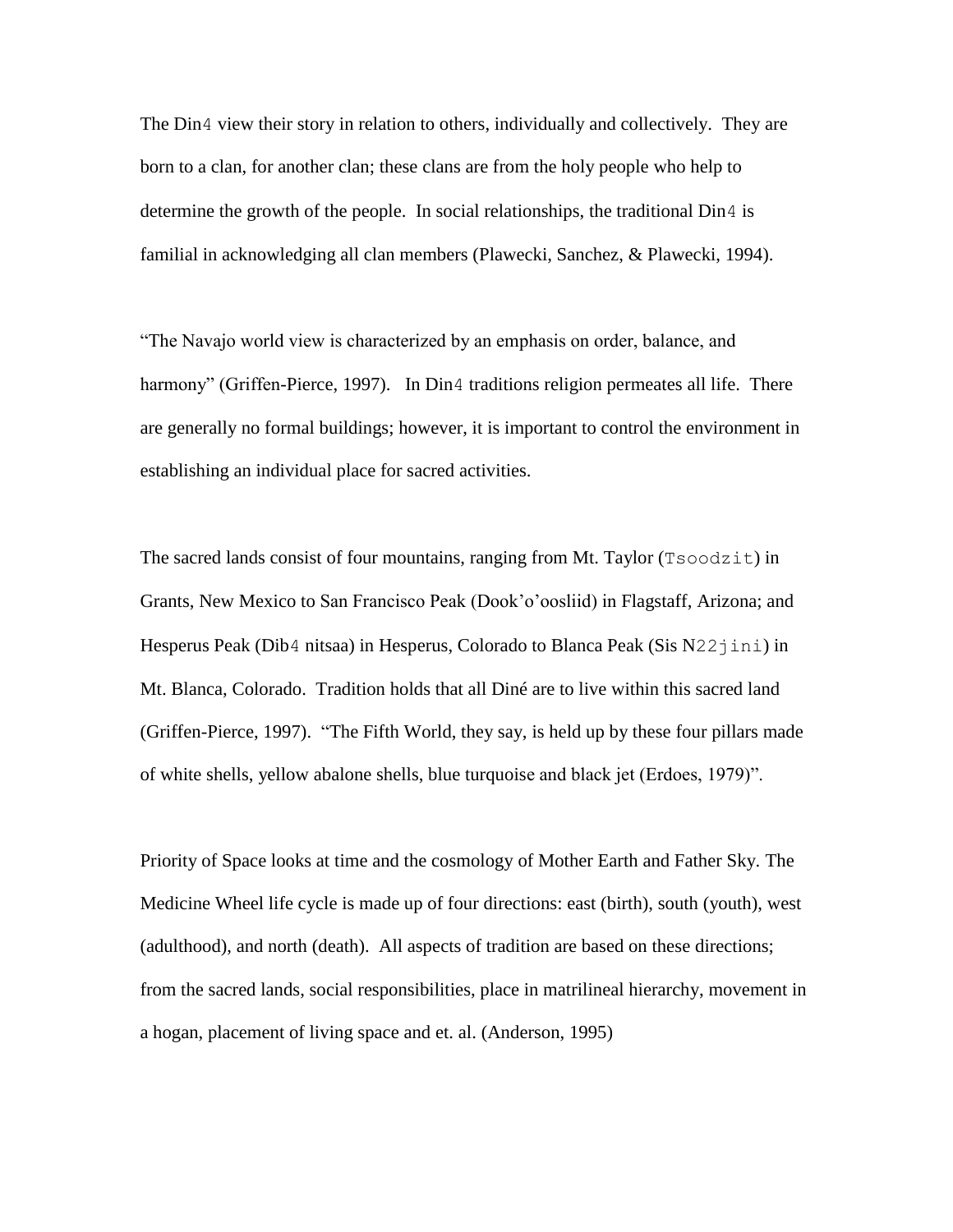Changing Woman, the most significant female, teaches the Dine the aspects of directional life, and the purpose of fertility to increase "the People". Her rites are used to initiate young women after menses, and prepare them for motherhood.

#### Parallel Ideas for Dine and Tibetan Buddhist traditions

Peter Gold in his book "Navajo and Tibetan Sacred Wisdom: The Circle of the Spirit", outlines four universal ideas between these two traditions (1994). The first concept is realizing the creation teachings (myths) that describe life. The second concept found is the practice of maintaining a balance in life. The fourth concept is in the sacred rites of transformation (Windstone, 2005).

#### Lady Yeshe Tsogyel and Changing Woman

Important to each tradition is the teaching of women. In Tantra Buddhism, Lady Yeshe Tsogyel leads the practitioners in the enlightenment from sexual desire, and in Dine tradition, Changing Woman leads the people in giving life. Each woman follows a similar life path.

#### Birth

In Tantra Buddhist traditions, it is told that Lady Yeshe Tsogyel was conceived from the union of two deities. The earth shook and Tantra chant filled the air. The body was born with a full set of teeth and hair to her waist. Within one month, Yeshe Tsogyel appeared to be the age of an eight-year-old; out of fear, her parents hid her away until she was ten. At the age of ten, Yeshe Tsogyel had the body of a mature woman. (Dowman, 1996)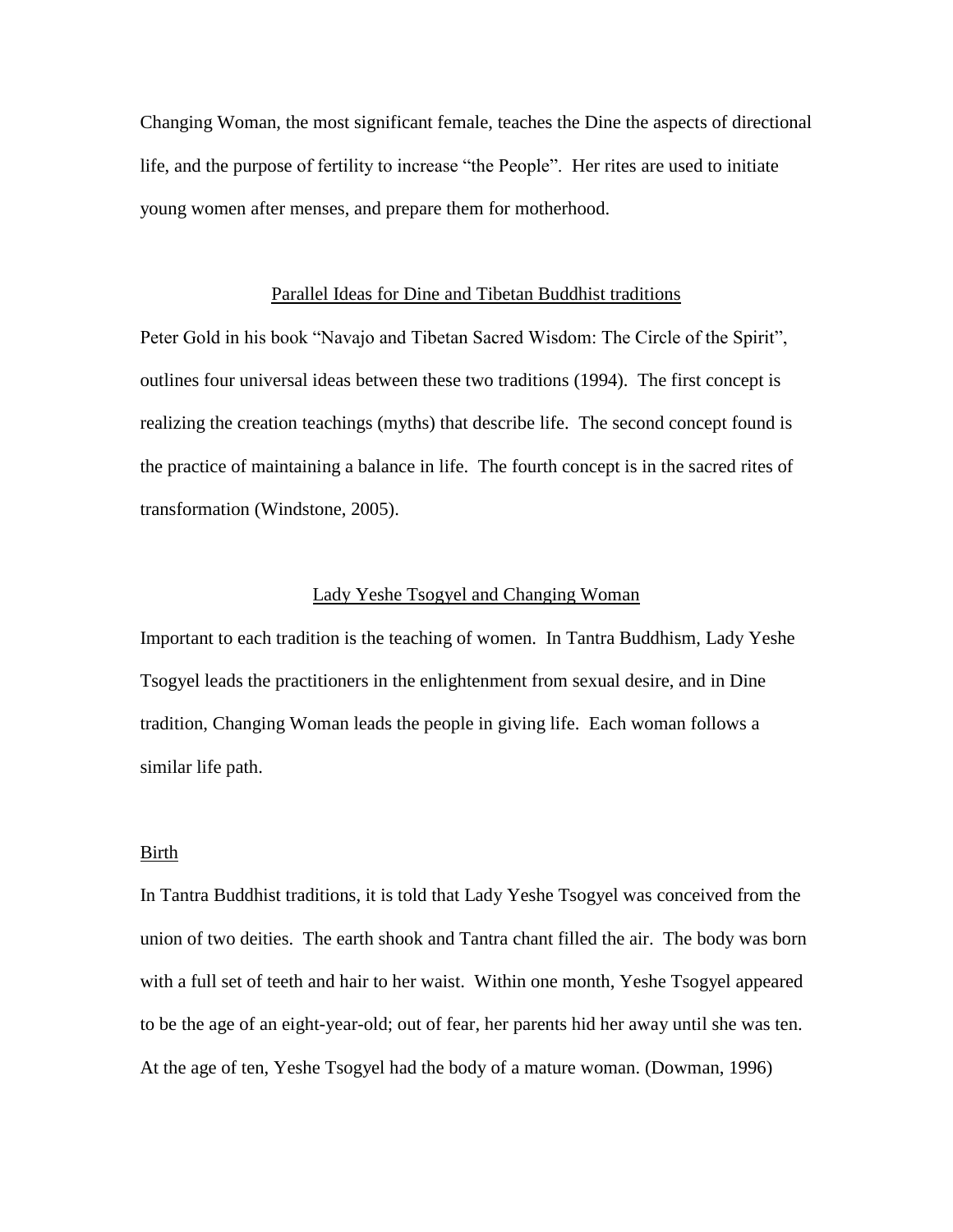Changing Woman, in Din4 tradition, was transformed from the ear of a corn into an adult woman, and left on a mountainside (Zolbrod, p 179). Another description tells of her birth and the finding of the baby by a stranger. Within twelve days, Changing Woman was a young girl; and by the eighteenth day, she was a complete woman (Hausman, 2001). Another story tells that she walked in two days, talked in four, and began menstruation in twelve days (Schwartz, 1997, p 23).

#### Youth

Both women were soon pursued by suitors, and found themselves in the guidance of a spiritual male being. The teachings offered to the women allowed them to educate others to their secrets.

Two princes sought after Yeshe Tsogyel soon after her sixteenth birthday, neither of whom she found interest in marrying. To avoid war between the two, the King of Tibet, proposed his marriage to Yeshe Tsogyel. Finding importance in the tantric path and seeking the teaching, the King gives Yeshe Tsogyel to the Guru for Initiation. Women were to be a natural enlightened as dakinī in the sexual act, for they already know what actions to undertake (Gyatso, 6/9/2005). Learning the practice of Tantra from the Guru, Yeshe Tsogyel was ultimately sent to find her own consort (Dowman, p 48).

After her transformation to an adult, Changing Woman and her sister, White Shell Woman, moved to the top of the summit where they could hear the wind. Although,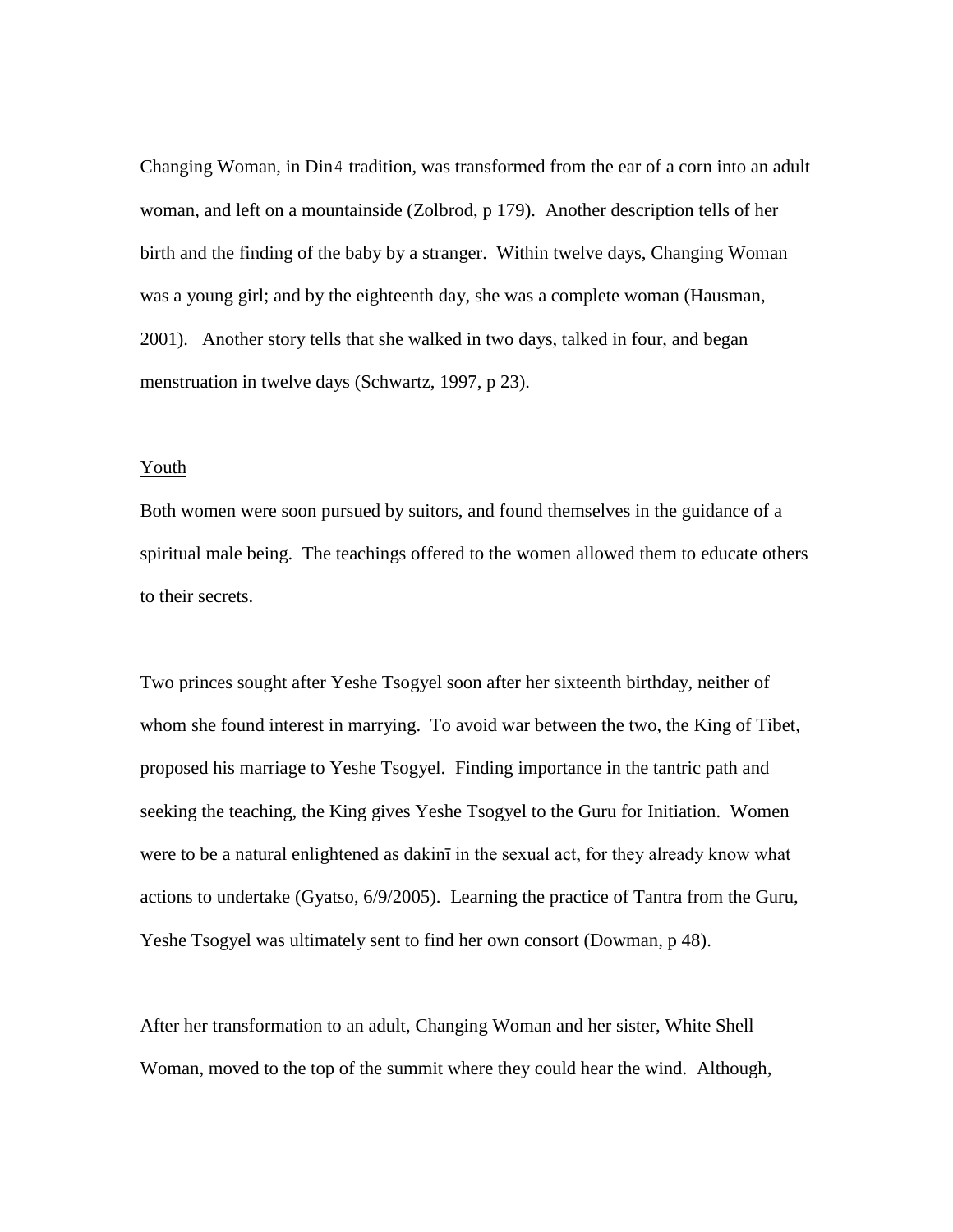along with her sister, Changing Woman found herself lonely. The sun comforted Changing Woman; her sister was comforted by a stream of water. Soon both felt movement in their bodies, and each bore a child. Like their mothers, the boys were full grown within twelve days. Wanting to know who their fathers were, the two boys hid from their mothers and called the Spirits in hope of learning this secret. Changing Woman threw four magic hoops to the directions to keep the Spirits away; each hoop was a different color to protect the direction. In disgrace, the boys ran away to find their fathers, and soon they found their way to Spider Woman. Making them seats of special stones, Spider Woman told the two their fathers (Zolbrod, p 198). With this knowledge, the sons set out to fight the Monsters made during the separation of man and women.

Different translations see both Changing Woman and White Shell Woman as one person. In youth, she is White Shell, and transforms to Changing Woman with her menses. In late life, Changing Woman becomes the earth, to serve always the Earth Surface People.

Changing Woman upon turning twelve and starting her menses, ran for four days of solitude. This Kinaald1 practice is continued today at the first menses, and is used to introduce the young woman to the world; and their possibility of reproduction. The girl is dressed in traditional clothes, and her hair is tied to allow the mind to retain the knowledge (Schwartz, 1997, p 188).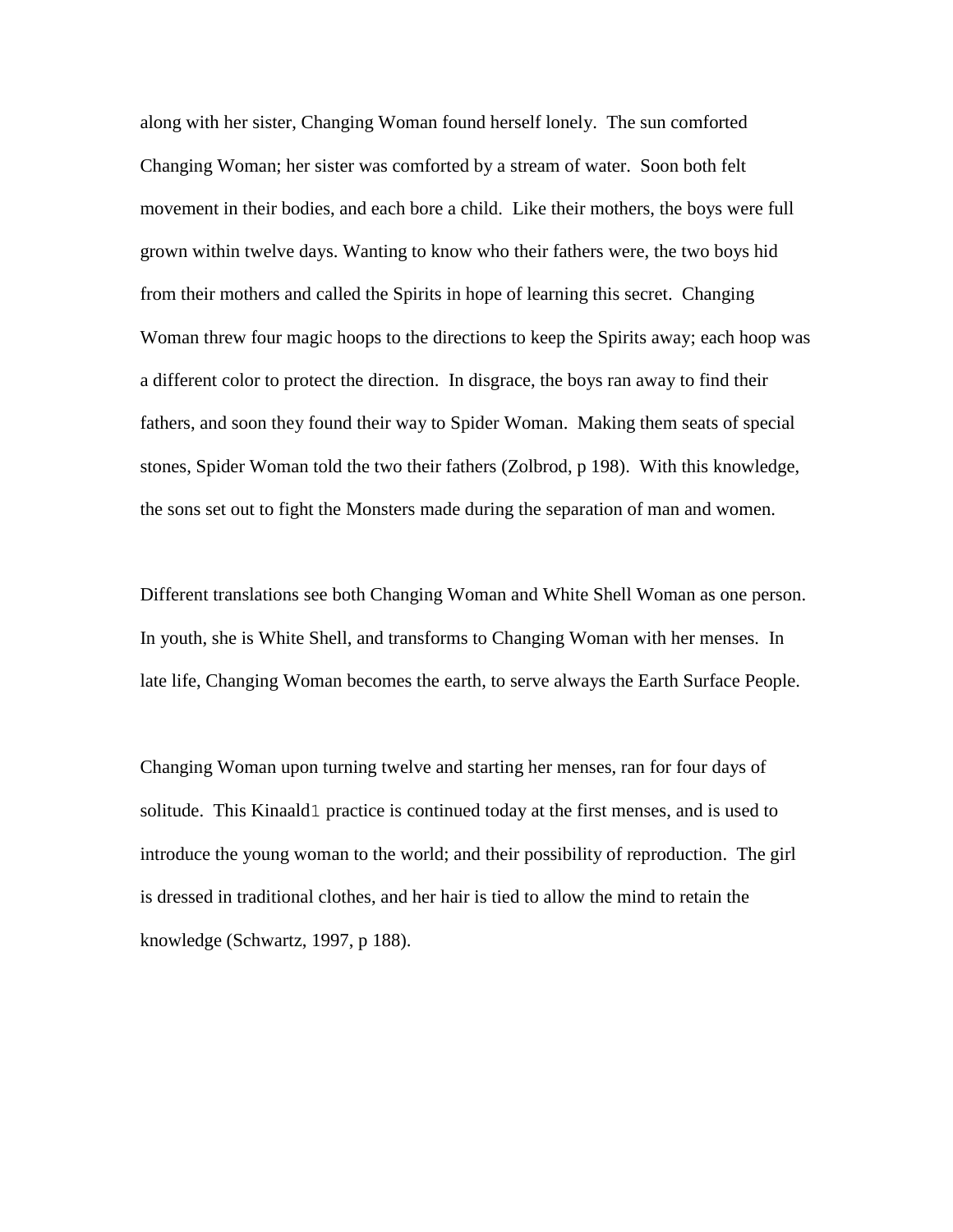Later in her teachings Yeshe Tsogyel, leaves to find solace in a cave; to practice physical austerity. Tempted by demons that became familiar with her, she turned the demons into corpses and ugly creatures; and moves to a higher potential (Dowman, p 86).

#### Adulthood

Ultimately, in the struggle for enlightenment and balance, both women, Yeshe Tsogyel and Changing Woman are raped. Each tragedy is used to transform a negative into a positive.

Yeshe Tsogyel while traveling was robbed of her possessions and raped by seven bandits. In song, she informs them it is their good karma that they have been initiated in the four (4) level of joy: Vase Initiation, Mystic Initiation, Wisdom Initiation, and Initiation of Creative Expression. With this, she was rewarded with seven new disciples (Gyatso, 6/10/2005).

The rape of Changing Woman is symbolic, her distain for those who destroy the world, is noted in her withholding of blessing (Hausman, 2001, p 9).

Those who take from her, rape her-spoil her goodness. Those who steal her treasure out of the soil cannot know the beauty of Changing Woman; nor can they harm her. For her loyalty is beyond our measure. (Hausman, 2001, p 9)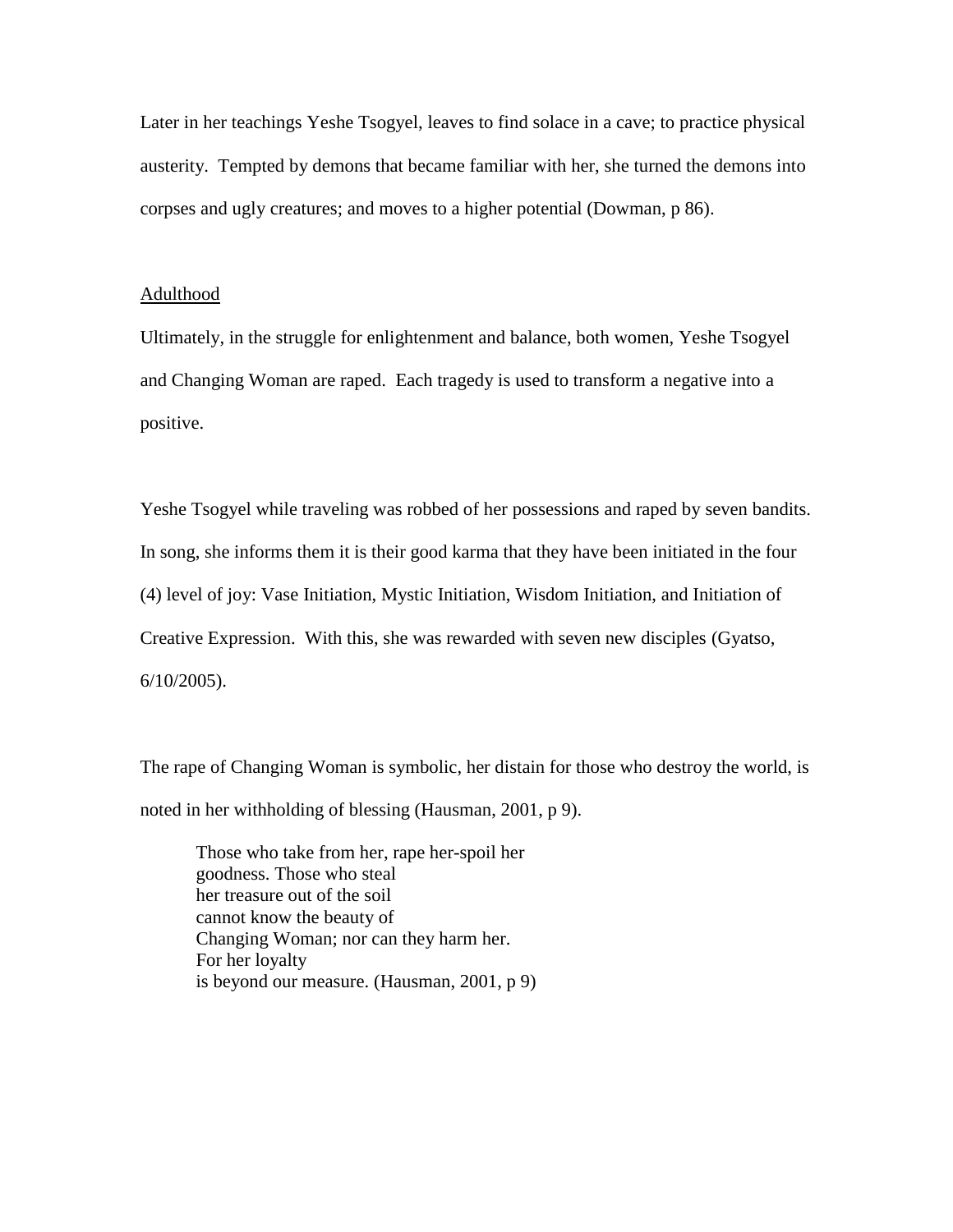#### Motherhood

In order to transform from their previous position to Mother, both Yeshe Tsogyel and Changing Woman work with the aid of another. Yeshe Tsogyel works with Mandarava to learn the last teachings of Tantra, and Changing Woman returns to live with J0hona147, the Sun, to form the five (5) finger Earth-People.

Upon enlightenment by Yeshe Tsogyel, to the teachings not previously heard, the Divine Consort, Mandarava, sang a song,

O Sky-dancer, you have mastery of the Tantra; … You drank the nectar of Pema's precepts, gathering essences: Surely you are the Great Mother of Perfect Wisdom! (Dowman, p 149)

Changing Woman knew that in order to maintain harmony in the world, she must return to live as the wife of J0hona147, the Sun. She asks him to build her house to the West, just as he has a house to the east. This would encourage J0hona147, the Sun to sleep with her at the end of each day. Since she went to live in the West without her sister, to prevent loneliness, she asked for animals to keep her company. As she went with him, her body changed, "Whereupon her hips widened and her breasts fill out. She grew more beautiful in her womanhood so that she and her husband would flourish in the company of one another".

Lonely without her sister, White Shell Women taking white and yellow corn placed the ears under a blanket and chanted. The First Earth Surface People were formed. To make man and woman want each other, White Shell Woman took a staff of blue turquoise and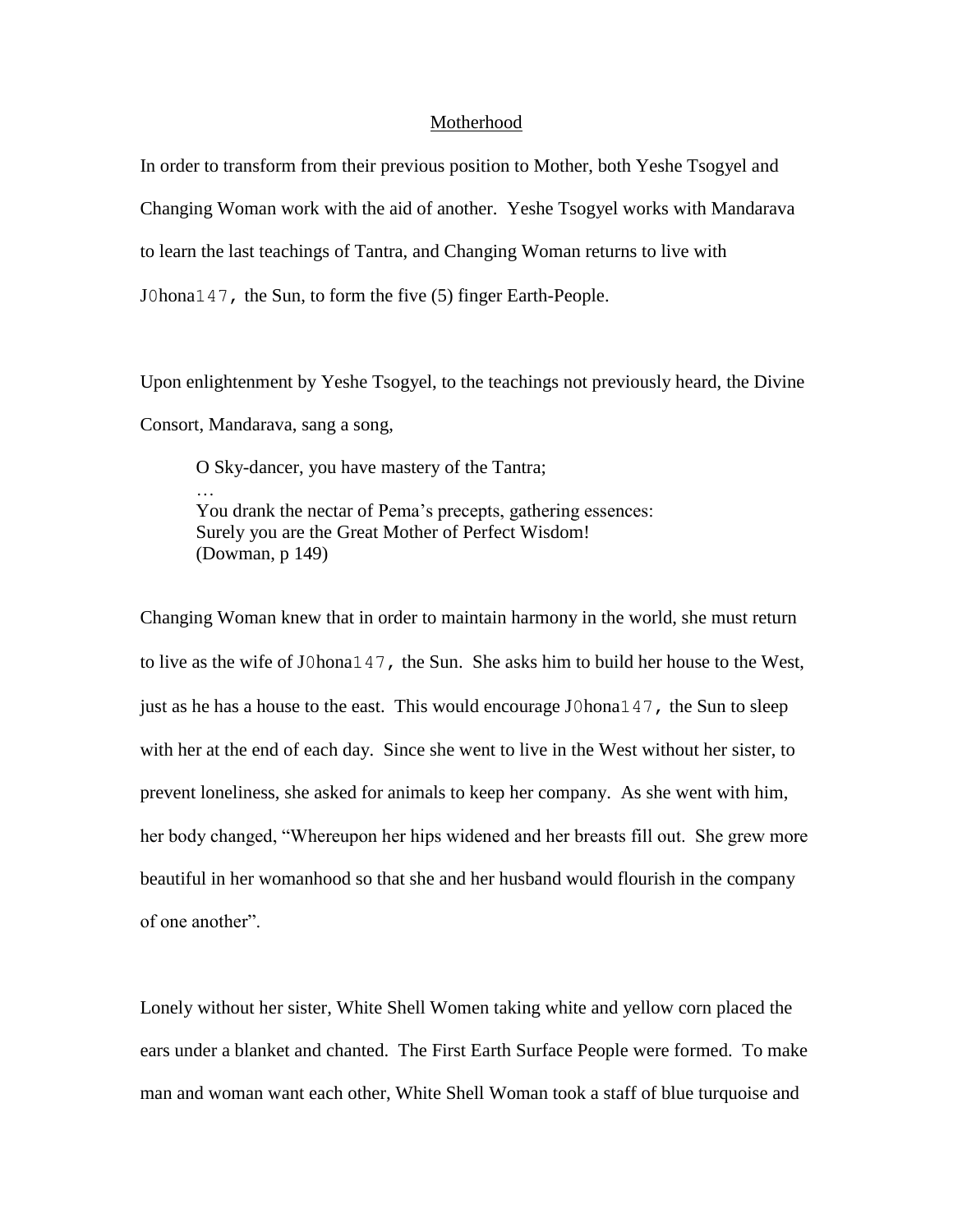placed it between the man's legs, and then took a white shell and placed with between the woman's legs. Then she made them shout. The trickster Coyote took hair from his beard and blew the hair between their legs to make them even more attracted to one another.

As Changing Woman waited for J0hona147, the Sun, he took longer and longer to cross the world to rest with her. The animals spread to the mountains and valleys, and once again, Changing Woman was lonely. Thinking of the Earth Surface People made by her sister, Changing Woman took skin from under her arms and breasts and formed 12 people.

To help the Earth Surface People, Changing Woman made them a hogan. Each part of the hogan is sacred. Stones representing the sacred mountains are placed in all four directions to aid in the protection of the home. Entering the hogan from the east, one moves only in a clockwise direction. As the family comes together at the hogan in blessing ceremonies, in some cases, a Sandpainting is drawn to allow the spirits intercession in the blessing (Griffen-Pierce, 1992).

#### Death

At the end of each Woman's lives, they moved to another space as Mother and giver of knowledge and life. Yeshe Tsogyel vanished, leaving the knowledge of Tantra to be spread; and Changing Woman changed in the eyes of her People as they spread within the sacred land.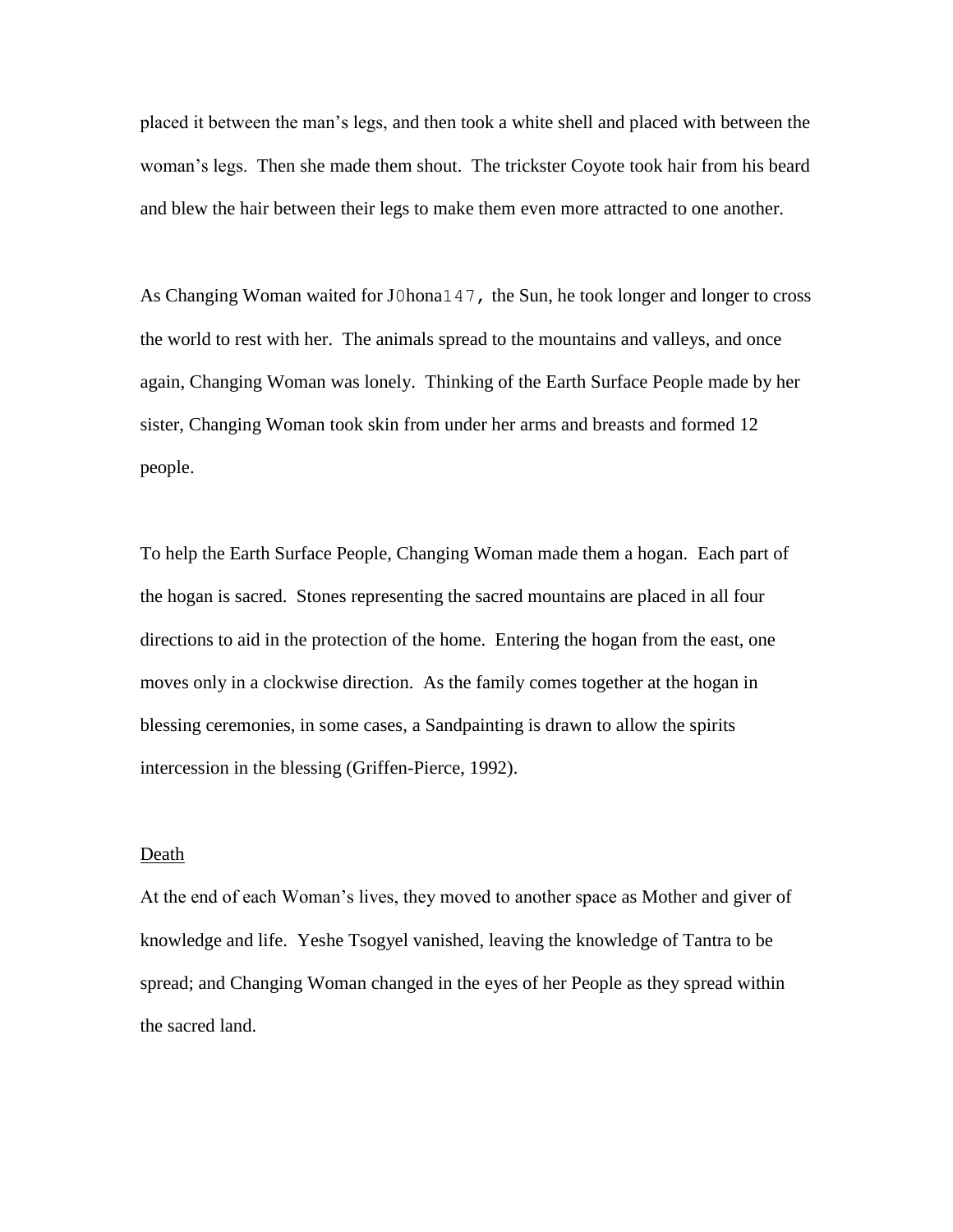Yeshe Tsogyel said her farewell past the age of 211 (p152), and "in splendid vivid colours, streamed towards the South-West and vanished from sight." (Dowman, p 186)

After many generations, the Earth Surface People searching the earth learned of others like them, made from White Shell Woman. Thinking of them, they set out from Changing Woman to find new land and grow as a people. Giving them one last gift, Changing Woman presented each woman a staff of precious stone filled with magic, to use, as they would need in their travels. Ultimately, the people gathered into clans all who spoke the language of the Din4, and the People came to live in the sacred land.

Changing Woman is known as Mother Earth, and gives all life to the Dine. "She is the source of life, the giver of sustenance and destiny to all beings. As the Earth goes through seasonal changes- from the growth of spring and summer to the dying of fall and coming of winter- so Changing Woman can attain old age, die, and be reborn." (Hausman, 2001, p 13)

#### Conclusion

The parallel lives of Changing Woman and Yeshe Tsogyel follow the four concepts outlined by Gold (1994): the creation teachings (myths) that describe life, the maintaining a balance in life, centering of direction, and the sacred rites of transformation. Each concept leads to the defining of Mother.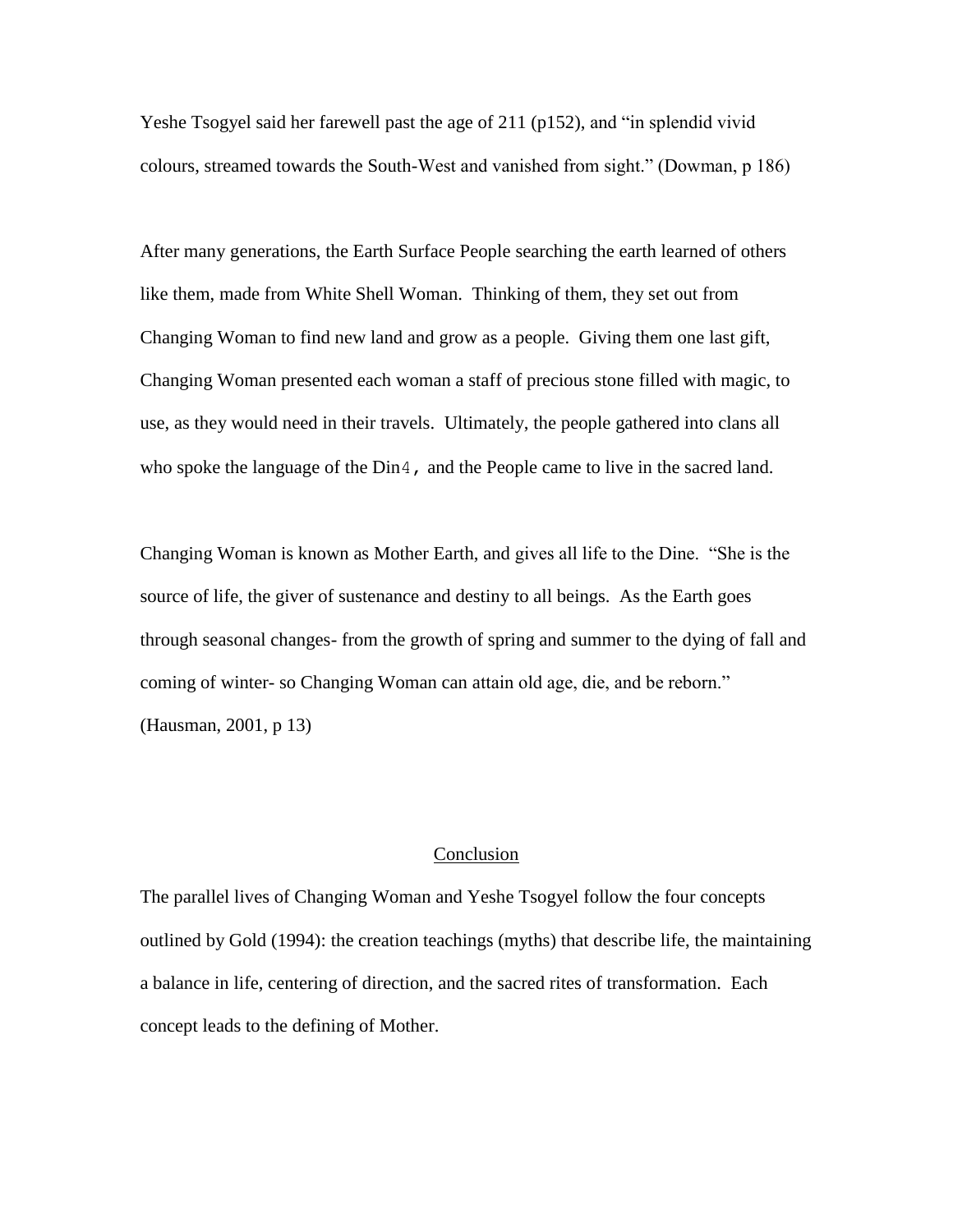Both women are remarkably mature even as infants. Each responds to a rape incident by reclaiming her power through song or chant. Neither wallowed in victimization or vindication, rather offering blessings to those who are adherent to the practice.

One major contrast between Yeshe Tsogyel and Changing Woman is that while both are the Mother of tradition, only Changing Woman gives birth to offspring. One speculation could be that in Buddhist teachings the path is to end the cycle of rebirth, the female function of giving birth is less important in its sacred tradition.

In the image of Changing Woman attempting to assuage her loneliness by making twelve human companions for her skin, Yeshe Tsogyel uses her motherhood to convert people into disciples to accompany her on her travels. Yeshe Tsogyel teaches her disciples control of desire through practicing the Tantra Four (4) Joys of Initiation. First Woman and First Man teach Changing Woman control of desire, which she practices daily in waiting for the Sun.

All of life and behaviors for the Dine and Tantra Buddhist relate to their creation story and the symbolic traditions. The Din4 objectives are to live the "Beauty Way" and to follow the medicine wheel; and the pattern of flow for the Tantra Buddhist is to find "the middle way". As described in the parallel lives of Yeshe Tsogyel and Changing Woman, all of life's patterns flow from the sacred and follow the pattern and transformation of the strength of women.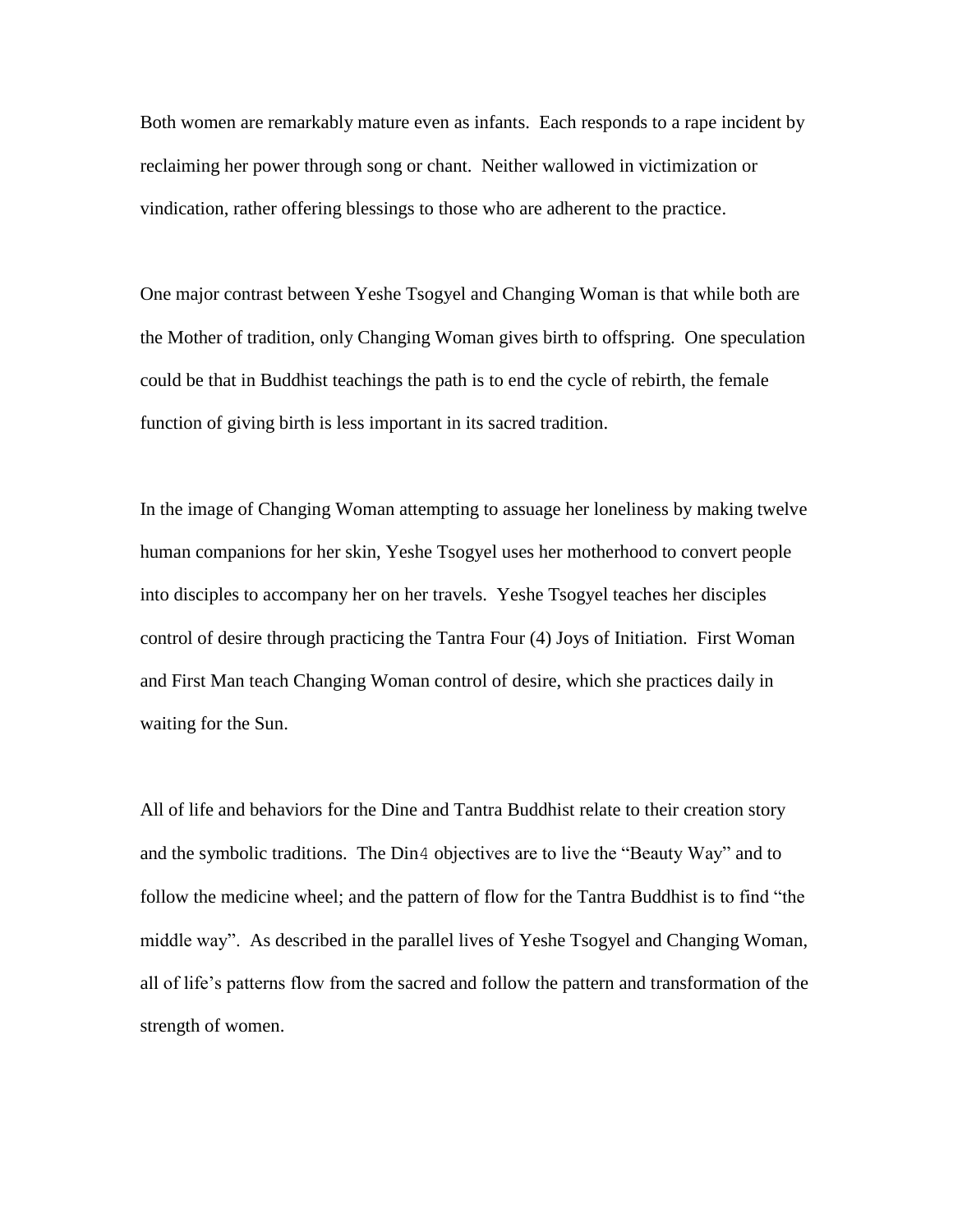References:

Anderson, T. Jr. (1995). Din4j7 ke'go H0zh=-go 77n3 (*Navajo Blessing Way of Life)*. Paper presented at a meeting of the University of New Mexico Faculty Orientation, Gallup, NM.

Beihl, M. (1992). The Navajo House Blessing Ceremony. Written for Final Paper: Ritual, University of Minnesota, Retrieved on 2/9/2005, from <http://www.jammed.com/~mlb/hogan.html>

Blackstone, J. and Josipovic, Z. (1995). *Zen for Beginners*. Writers and Readers Publishing, Inc. New York.

Changing Woman and Her Children Conference. Farmington, New Mexico. October 2005.

Dempsey, P. & Gesse, T. (1995). Beliefs, Values and Practices of Navajo Childbearing Women. *Western Journal of Nursing Research*, 1995, 17(6), 591-604.

Dowman, K. (1996). *Sky Dancer: The Secret Life and Songs of the Lady Yeshe Tsogyel*. Snow Lion Publications. Ithaca, New York USA.

Erdoes (1979). *The Native Americans: Dines*.

Farella, J.R. (1993). *The Main Stalk: A Synthesis of Navajo Philosophy*. The University of Arizona Press, Tucson, AZ.

Gold, P. (1996). *Navajo and Tibetan Sacred Wisdom: The Circle of the Spirit*.

Griffen-Pierce, T. (1992), *"Earth is my Mother, Sky is my Father": Space, Time, and Astronomy in Navajo Sandpaintings.* Albuquerque: University of New Mexico Press.

Griffen-Pierce, T. (1997). "When I Am Lonely The Mountains Call Me": The Impact of Sacred Geography On Navajo Psychological Wellbeing. *Am Indian Alsk Native Mental Health Res*. 7(3): 1-10.

Gyatso, J. (2005, June). Tibetan and Tantra Buddhism. Class notes from RELIG 540 Seminar in Buddhism. June 6 to June 10, 2005. University of New Mexico, Jemez Springs, NM.

Hallisey, C. (2005, June). Theravada Buddhism. Class notes from RELIG 540 Seminar in Buddhism. June 6 to June 10, 2005. University of New Mexico, Jemez Springs, NM.

Hausman, G. (2001). *Meditations with The Navajo: Prayers, Songs, and Stories of Healing and Harmony*. Bear and Company, Rochester, Vermont.